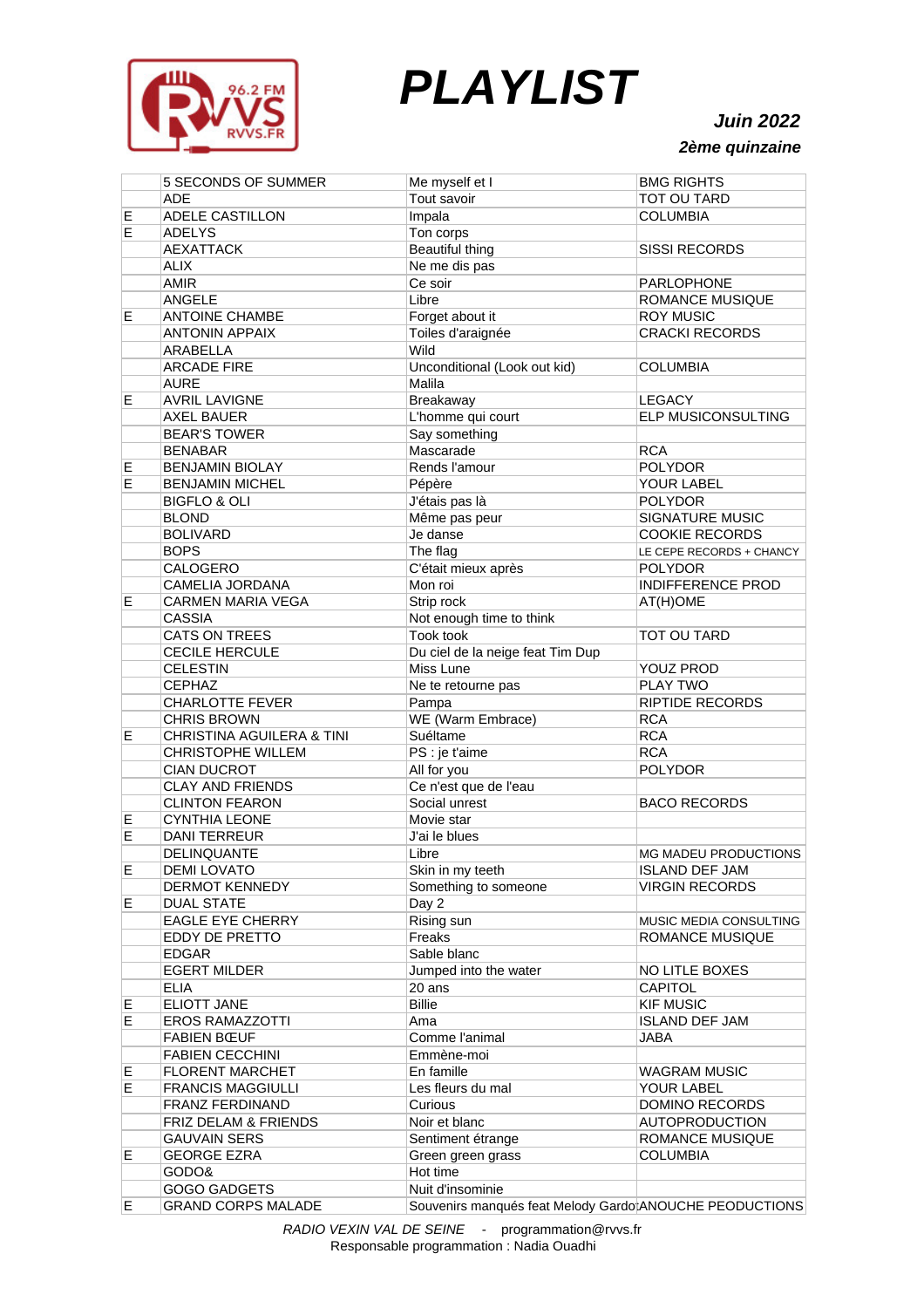| Е  | <b>HALSEY</b>              | So good                      | <b>CAPITOL</b>                 |
|----|----------------------------|------------------------------|--------------------------------|
|    | <b>HARRY STYLE</b>         | As it was                    | <b>COLUMBIA</b>                |
| Ε  | <b>HOSHI</b>               | Allez là                     | JO & CO                        |
| E  | <b>HYPHEN HYPHEN</b>       | Too young                    | <b>PARLOPHONE</b>              |
|    | <b>INSERT COINS</b>        | Quand je serai vieux         |                                |
|    | <b>ISSUE TSECOURS</b>      | Roméo                        |                                |
|    | <b>JASON DERULO</b>        | Slidin'                      | <b>WEA</b>                     |
|    | <b>JASON GEE</b>           | J'aurais voulu te dire       |                                |
|    | JEANNE GABRIELLE           | La nuit n'en finit pas       | VALERY ZEITOUN PRODUCTIONS     |
|    | <b>JEREMY FREROT</b>       | J'ai la mer                  | <b>LABEL 6&amp;7</b>           |
|    | <b>JOANDA</b>              | Le route de nos saisons      | YOUR LABEL                     |
|    | JOHN LEGEND, JID           | Dope                         | <b>ISLAND DEF JAM</b>          |
|    | <b>JORDANE</b>             | Appels manqués               | <b>AUTOPRODUCTION</b>          |
|    | JOSEPH CHEDID              | Souffle                      |                                |
|    | <b>JOSEPH KAMEL</b>        | Vieux                        | <b>COLUMBIA</b>                |
| Е  |                            |                              |                                |
| Ε  | <b>JOYCE JONATHAN</b>      | Bonjour, au-revoir           | 2100 RECORDS                   |
| E  | <b>JULIA JEAN-BAPTISTE</b> | Music-hall                   |                                |
|    | <b>JULIAN LENNON</b>       | Every little moment          | <b>BMG RIGHTS</b>              |
|    | <b>JULIE PIETRI</b>        | Les hommes qui pleurent      | FRANCOIS TROLLER COMMUNICATION |
|    | KATIA ORAY                 | Cicatrices                   | M.A.D / PIAS                   |
|    | <b>KHALIA</b>              | Nothing can justify          | X-RAY PRODUCTION               |
|    | <b>KHALID</b>              | Skyline                      | <b>RCA</b>                     |
| Е  | <b>KYO</b>                 | Touriste en hiver            | <b>RCA</b>                     |
|    | LA GRANDE SOPHIE           | La mer                       | <b>POLYDOR</b>                 |
|    | <b>LADY GAGA</b>           | Hold my hand                 | <b>POLYDOR</b>                 |
| E  | LATER.                     | Back to heaven               |                                |
|    | LEANNA                     | Qui veux-tu être demain ?    |                                |
|    | LES HURLEMENTS D'LEO       | L'accodéoniste               |                                |
|    | <b>LES TIT'NASSELS</b>     | Je ne me souviens plus       | AT(H)OME                       |
| Е  | <b>LEXI JAYDE</b>          | Gentle                       | ARTIST PARTNER GROUP           |
|    | L'HOMME PARLE              | La vie de bohème             | <b>ACTIVIST MUSIC</b>          |
|    | <b>LIAM GALLAGHER</b>      | Better days                  | <b>WEA</b>                     |
|    | <b>LUCIOLE</b>             | A ras bord                   |                                |
| Е  | <b>LUJIPEKA</b>            | Poupée russe                 | ROMANCE MUSIQUE                |
|    | <b>LUNIS</b>               | Grandir                      | <b>HOME</b>                    |
|    | $-M-$                      | Dans ta radio                | <b>3EME BUREAU</b>             |
|    | <b>MAAX</b>                | Talk                         | YOUR LABEL                     |
|    | <b>MAGALI MICHAUT</b>      | Comment faire sans?          | <b>AUTOPRODUCTION</b>          |
|    | MAGALIE SARAH LOEFFLER     | L'essentiel                  | <b>AUTOPRODUCTION</b>          |
|    | MALO'                      | Laisse-moi tranquille        | JO & CO                        |
|    | <b>MANESKIN</b>            | Supermodel                   | RCA                            |
| E  | <b>MARC FICHEL</b>         | Il est 8h passées            | TERRITOIRE ART ET CREATION     |
|    | <b>MARC LAVOINE</b>        | Cœur d'ocasion               | PLAY TWO                       |
|    | <b>MARCIA HIGELIN</b>      | Prince de Saba               | <b>BLUE LINE / PIAS</b>        |
|    | MARVIN MARCHAND            | J'ai pas les mots            | <b>UNICUM</b>                  |
|    | <b>MATILD</b>              | Paris Lisbonne               | <b>RIPTIDE MUSIC</b>           |
|    | <b>MELISSA LAVEAUX</b>     | La baleine                   | <b>TWANET</b>                  |
|    | <b>MELISSMEL</b>           |                              |                                |
|    | MES SOULIERS SONT ROUGES   | Phoenix<br>Maraîcher mon ami |                                |
| Е  | <b>MICHEL</b>              | Loser feat Julien Doré       | PLAY TWO                       |
|    | <b>MICK JAGGER</b>         | Strange game                 | <b>VIRGIN RECORDS</b>          |
| Е  | MICKEY 3D                  | Emilie dansait               | <b>PARLOPHONE</b>              |
|    | MIEL DE MONTAGNE           |                              |                                |
|    |                            | Le tuto feat Jacques         |                                |
|    | MIGUELITO LOVELESS         | Check him out                |                                |
|    | <b>MPL</b>                 | Ma bouche                    | VS COM<br><b>WEA</b>           |
| E. | <b>MUSE</b>                | Will of the people           |                                |
|    | NALYA                      | Futile                       | <b>AUTOPRODUCTION</b>          |
|    | NINA NESBITT               | Dinner table                 | <b>COOKING VINYL</b>           |
|    | <b>NNOA</b>                | Move it slow                 | <b>MATCHES MUSIC</b>           |
|    | <b>NOLWENN LEROY</b>       | La houle                     | <b>POLYDOR</b>                 |
| Е  | <b>NUELA CHARLES</b>       | Worthy                       | NUELA CHARLES MUSIC INC.       |
|    | <b>OETE</b>                | Défense                      | <b>ROY LUSIC</b>               |
|    | ONEREPUBLIC                | I ain't worried              | <b>POLYDOR</b>                 |
|    | OSCAR LES VACANCES         | La boum de fin d'année       |                                |
|    | OUT OF LOVE                | Kill song                    | <b>VENN RECORDS</b>            |
| Е  | PANIC A T THE DISCO        | Viva Las Vengeance           | WEA                            |
|    | PERRINE HOPE               | Reste là                     |                                |
|    | PETER BANANE               | No mirage circuits           |                                |
| E. | PETIT K                    | Vole                         | <b>COLUMBIA</b>                |